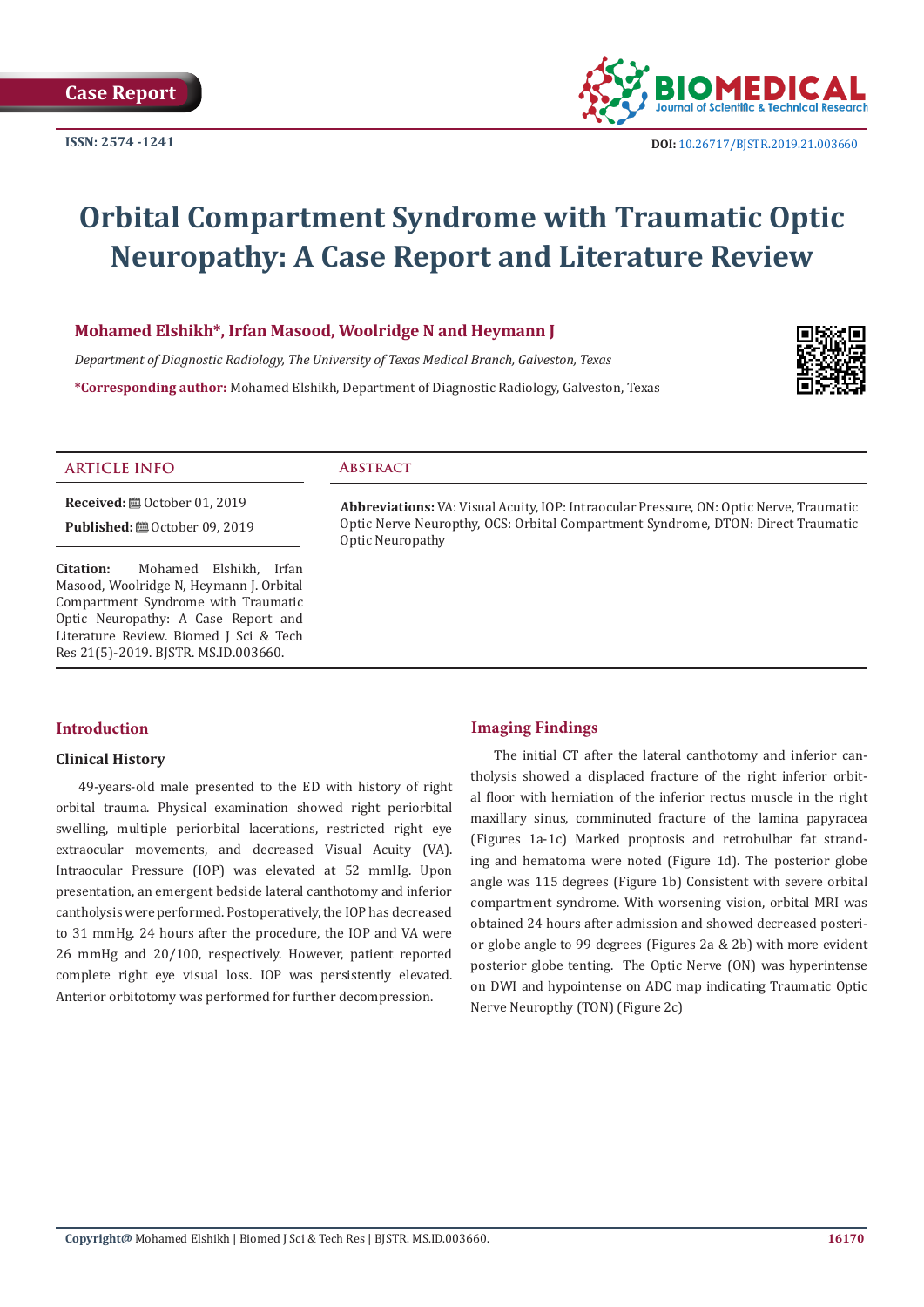

**Figure 1:** Non-contrast CT scan of the orbit (a) axial view shows marked right eye proptosis, right facial soft tissue swelling, and severe globe tenting with a posterior globe angle of 115 degrees. (b) Coronal view demonstrates inferior and medial orbital walls fractures (arrow) with right maxillary hemosinus. (c) Note herniation of the inferior rectus muscle and intraorbital fat (arrows) through the inferior wall fracture on the saggital view. A retrobulbar hematoma (arrow) is seen on (d).



**Figure 2:** Contrast enhanced MRI of the orbit. (a) Axial postcontrast T1-WI MRI done 24 hours after admission shows worsening of right globe tenting with posterior globe angle of 99 degrees decreasing from 115 degres on admission (Fig. 1a). (b) Axial diffusion weighted MRI of the orbit demenostrates high right optic nerve signal (arrrows) that is low on ADC map (c), consistend with TON.

## **Discussion**

Orbital Compartment Syndrome (OCS) occurs when the orbital pressure acutely rises causing perfusional impairment of the intraorbital structures including the Optic Nerve (ON) [1,2]. OCS may occur following facial trauma, as in our case. Visual loss is the most devastating complication of OCS. Visual loss occurs as a result of or vascular or neurological compromise of the central retinal artery or optic nerve. OCS is a clinical diagnosis that requires

prompt interventions. Clinically, patient may present with proptosis, periorbital swelling, double vision, and/or TON symptoms. Clinical examination usually shows increased Intraocular Pressure (IOP), restricted ocular movement, and protptosis [2]. Management of OCS includes urgent decompression with lateral canthotomy and inferior cantholysis [3,4]. Proptosis and increased IOP may lead to stretch and ischemic Injury of The Optic Nerve (TON), as seen in our patient.